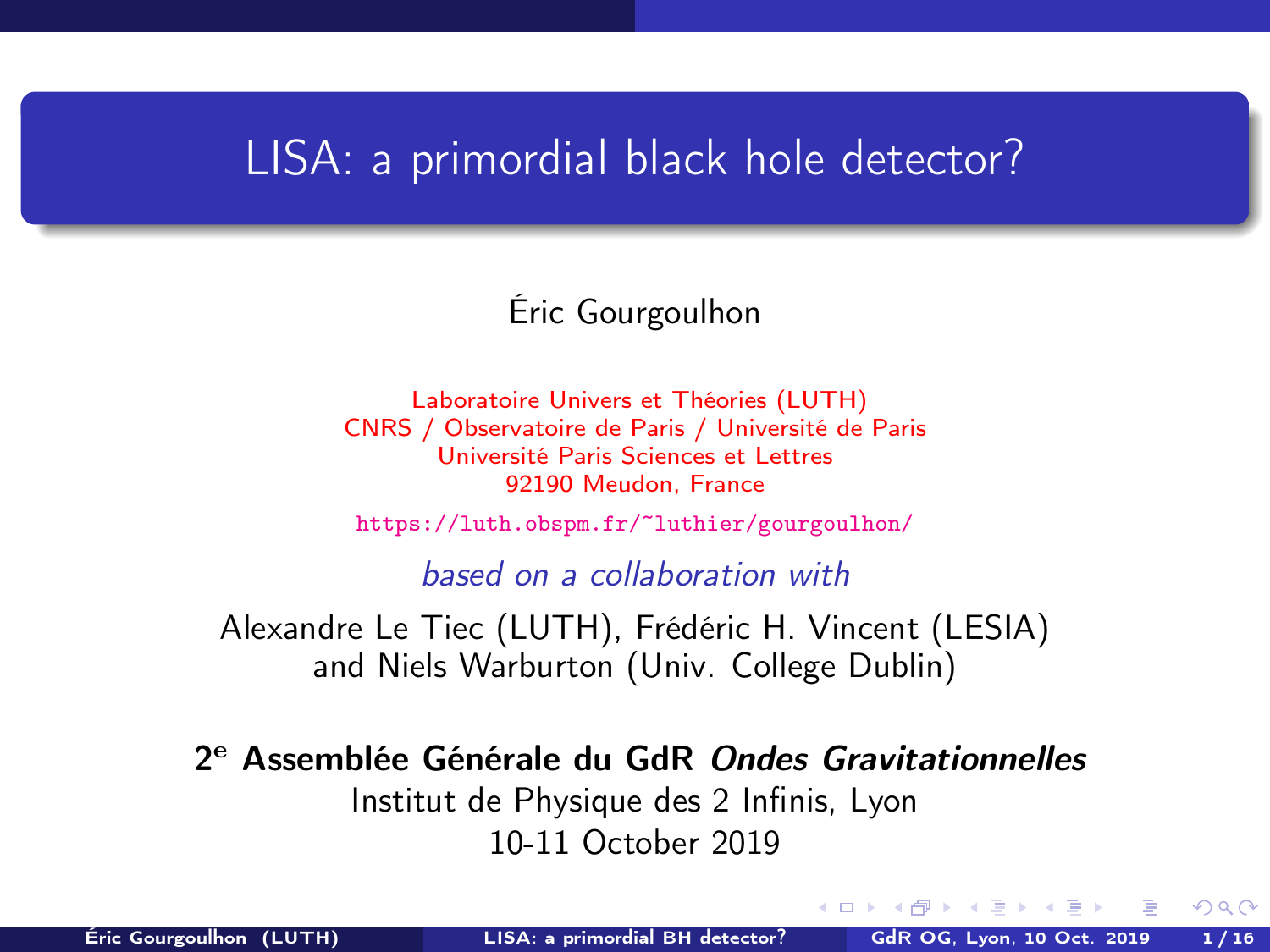## Primordial black holes (PBH)



 $299$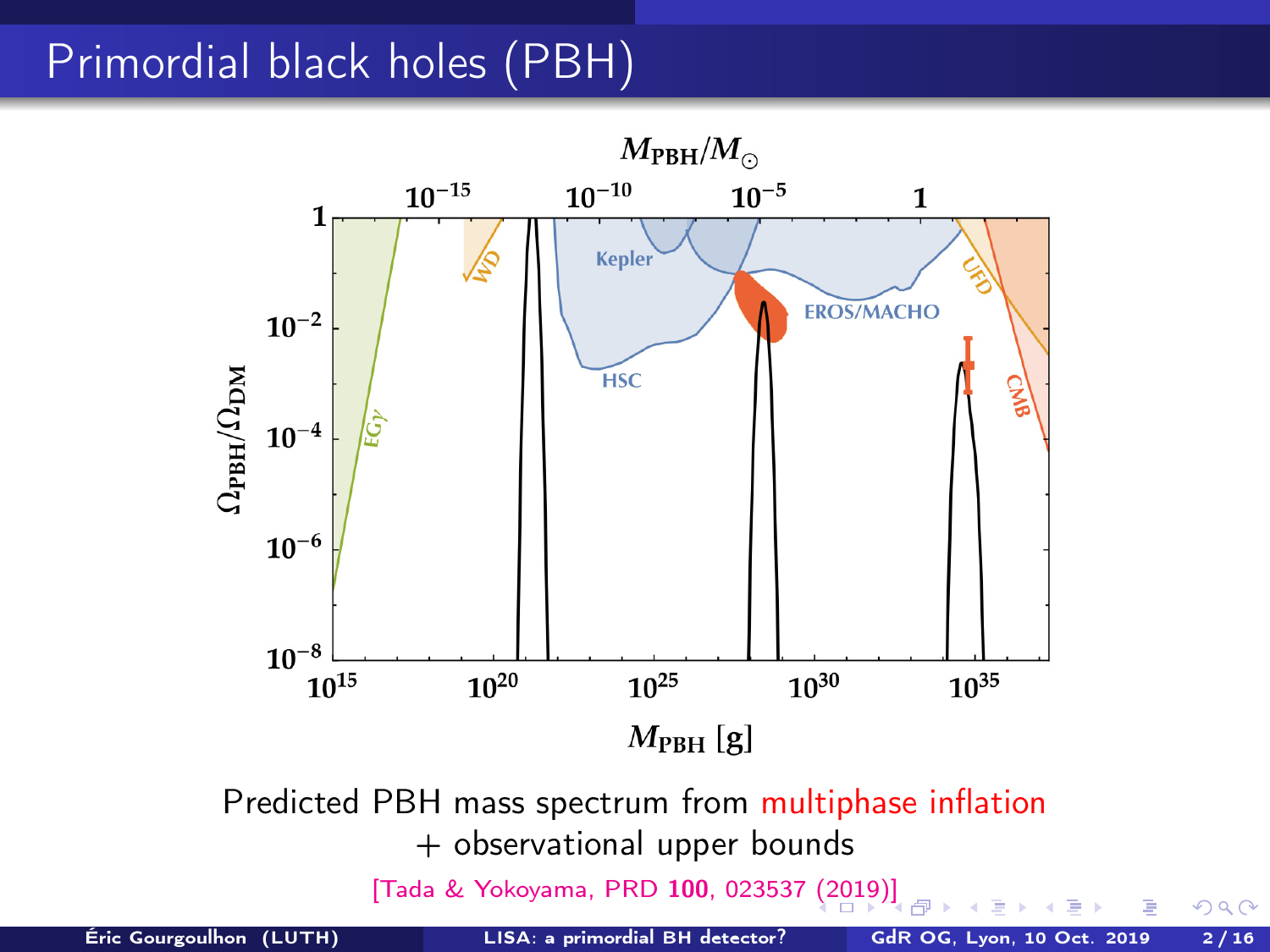# <span id="page-2-0"></span>Observation of 6 ultrashort microlensing events (OGLE)



6 microlensing events in OGLE-IV survey (2011-15) with ultrashort timescale:  $t_E \in [0.1 \text{ d}, 0.1 \text{ d}]$  $\Rightarrow \mu \in [0.5M_{\oplus}, 20M_{\oplus}]$ [\[Mróz et al., Nature](#page-0-1) 548, 183 (2017)]

- free floating planets?
- primordial black holes?

PBH abundance assuming that the 6 ultrashort OGLE events are due to PBHs

[\[Niikura et al., PRD](https://doi.org/10.1103/PhysRevD.99.083503) 99, 083503 (2019)]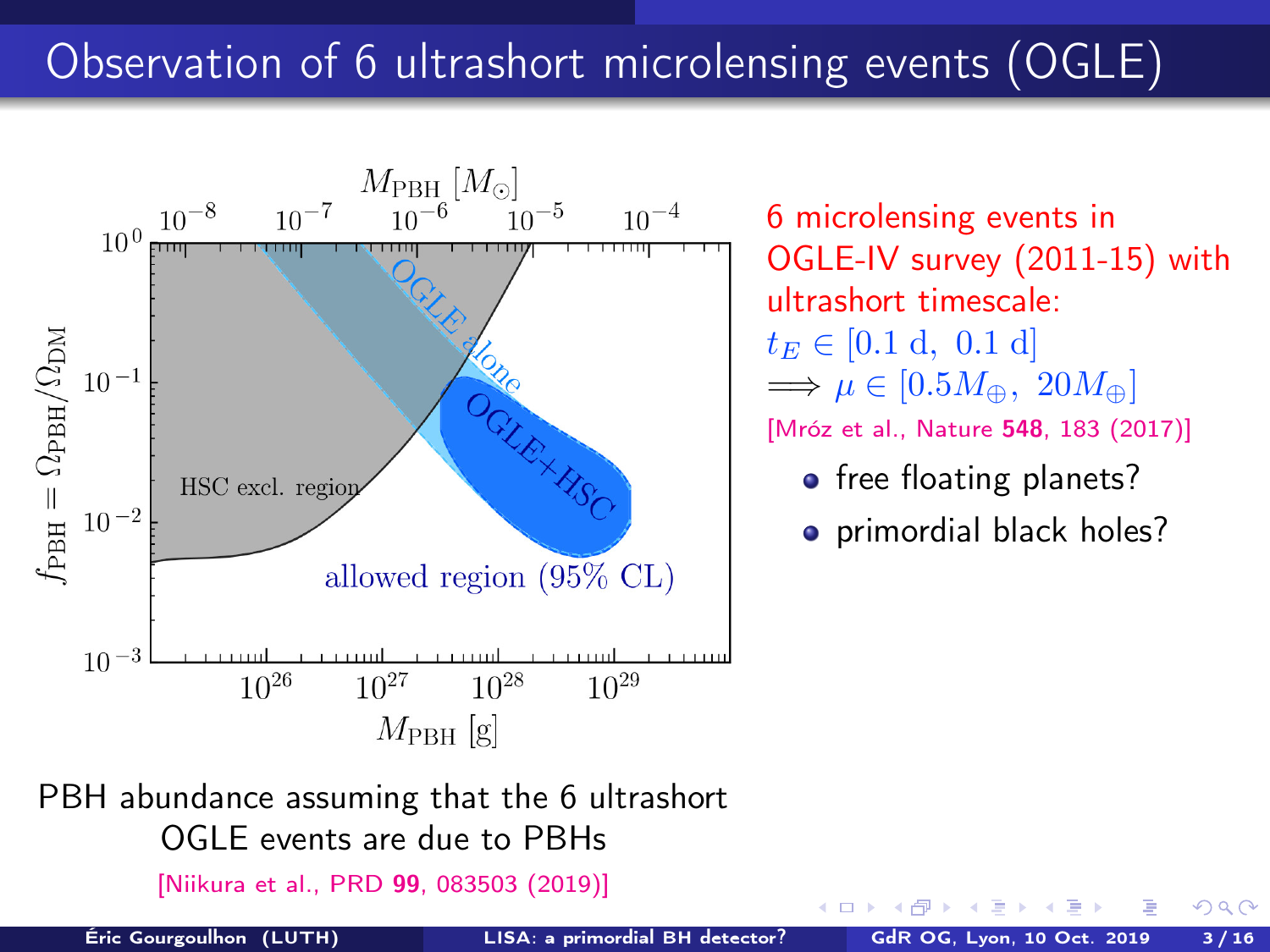# Observation of 6 ultrashort microlensing events (OGLE)



PBH abundance assuming that the 6 ultrashort OGLE events are due to PBHs

[\[Niikura et al., PRD](https://doi.org/10.1103/PhysRevD.99.083503) 99, 083503 (2019)]

6 microlensing events in OGLE-IV survey (2011-15) with ultrashort timescale:  $t_E \in [0.1 \text{ d}, 0.1 \text{ d}]$  $\Rightarrow \mu \in [0.5M_{\oplus}, 20M_{\oplus}]$ [\[Mróz et al., Nature](#page-0-1) 548, 183 (2017)]

- free floating planets?
- primordial black holes?

Planet 9 could be a primordial BH of mass  $\mu \sim 5 - 15 M_{\oplus}$ Capture probability similar to that of a free floating planet

[\[Scholtz & Unwin, arXiv](https://arxiv.org/abs/1909.11090):1909.11090]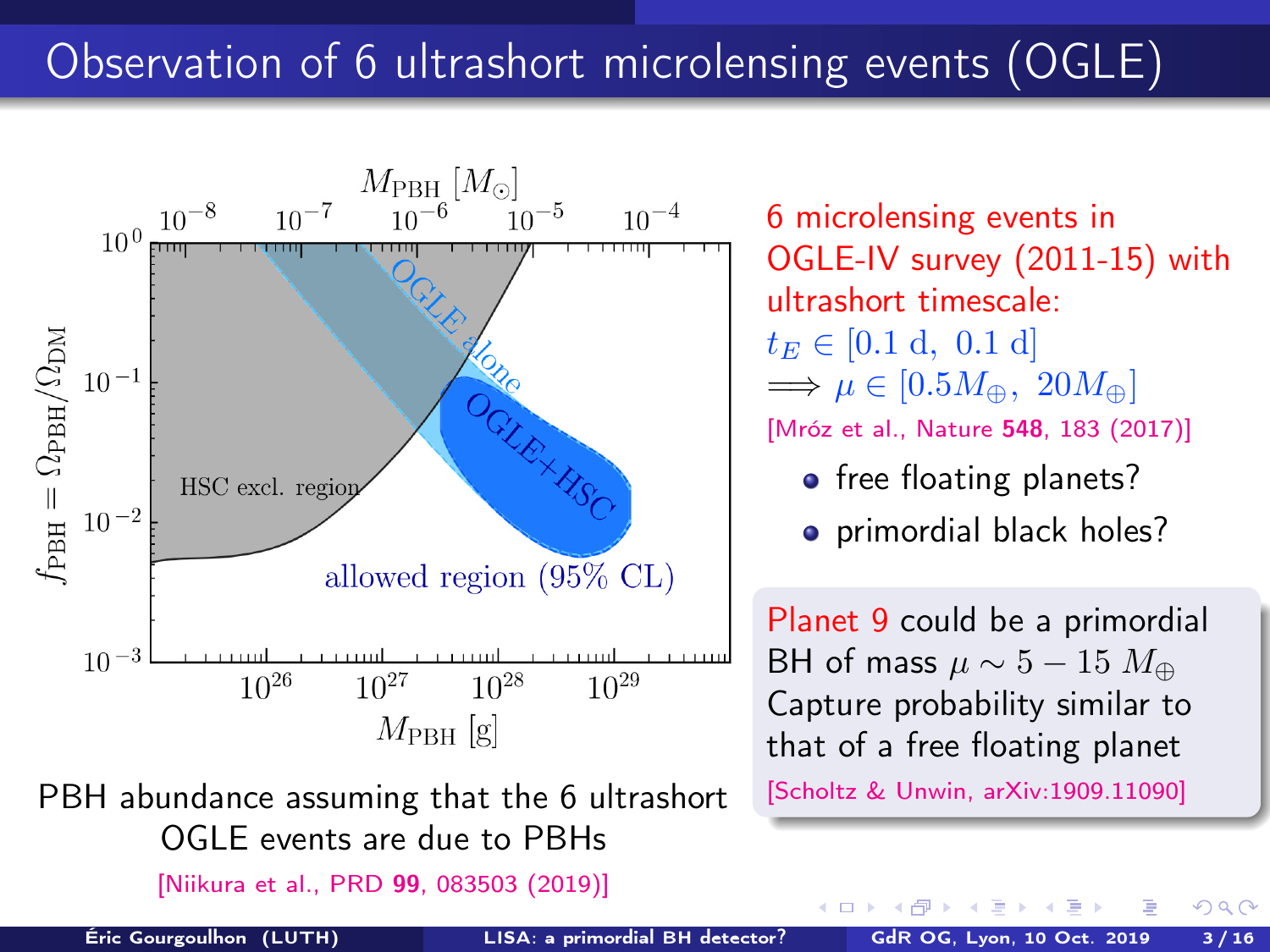## Can LISA detect a PBH orbiting a supermassive BH?

4日 ト

 $QQ$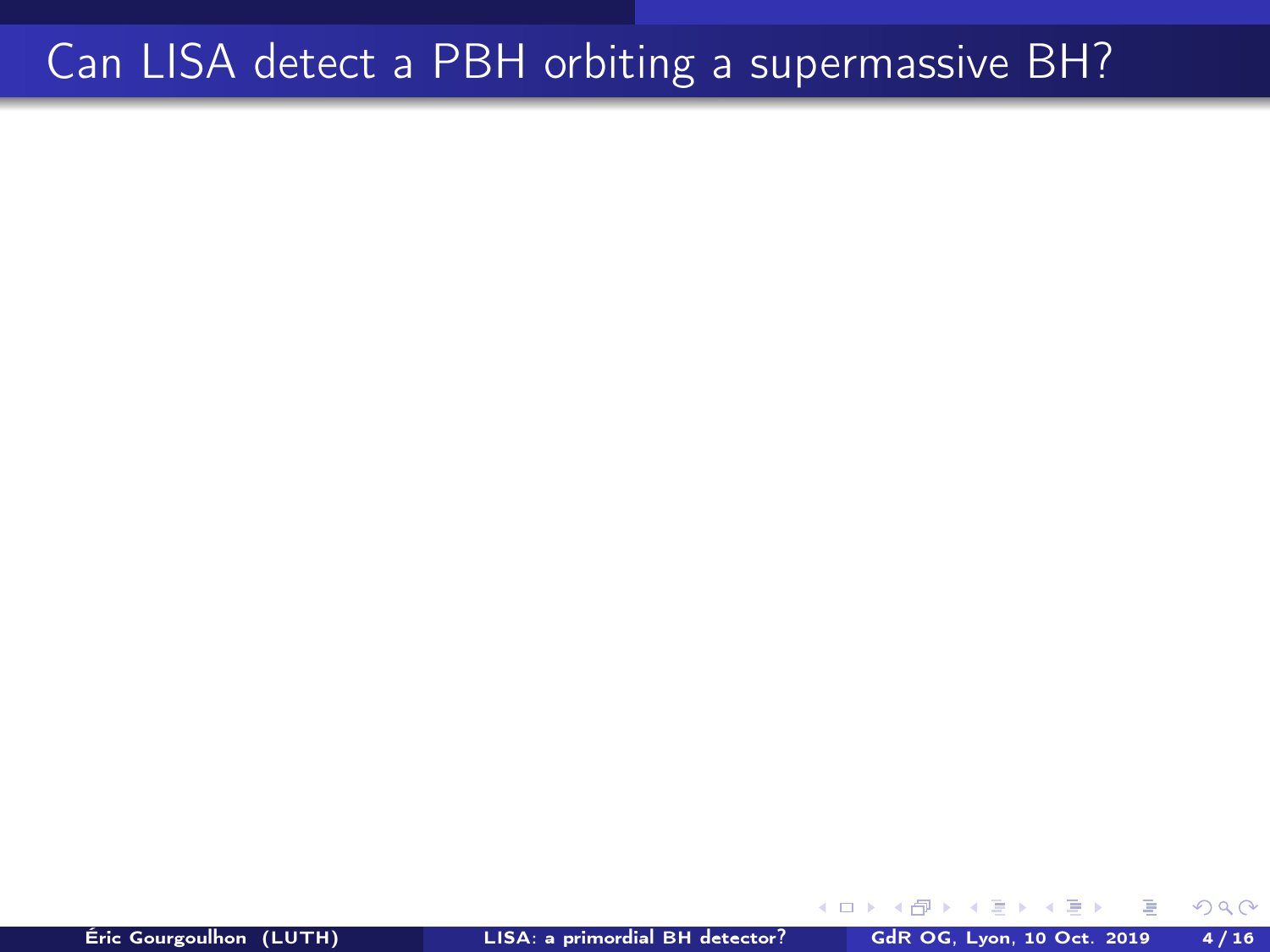— Certainly no for a PBH with mass  $\ll 1 M_{\odot}$  orbiting an extragalactic supermassive BH

 $\Omega$ 

4日 ト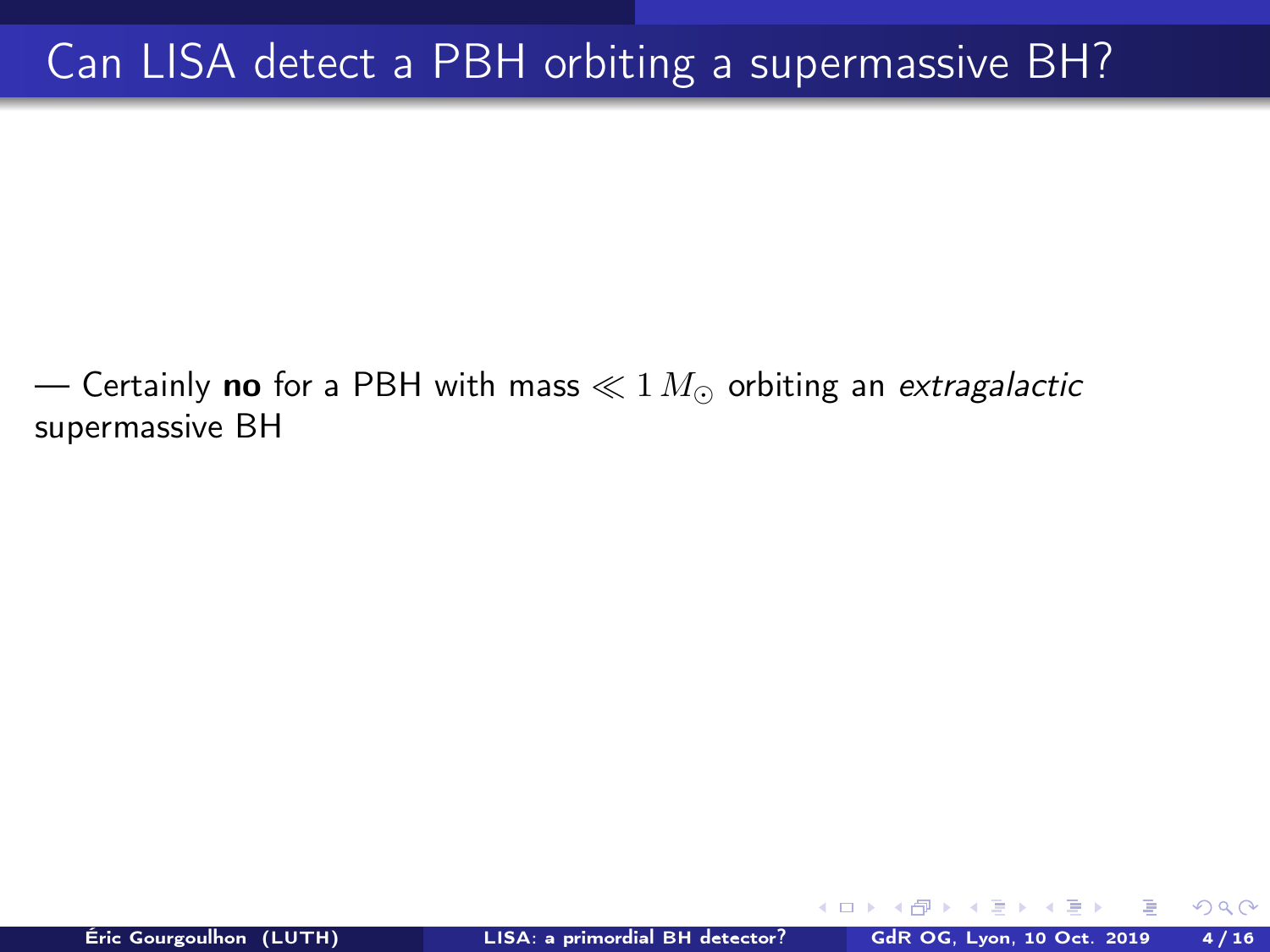— Certainly **no** for a PBH with mass  $\ll 1 M_{\odot}$  orbiting an extragalactic supermassive BH

What about the supermassive BH at the center of our galaxy?

 $\Omega$ 

4.000.00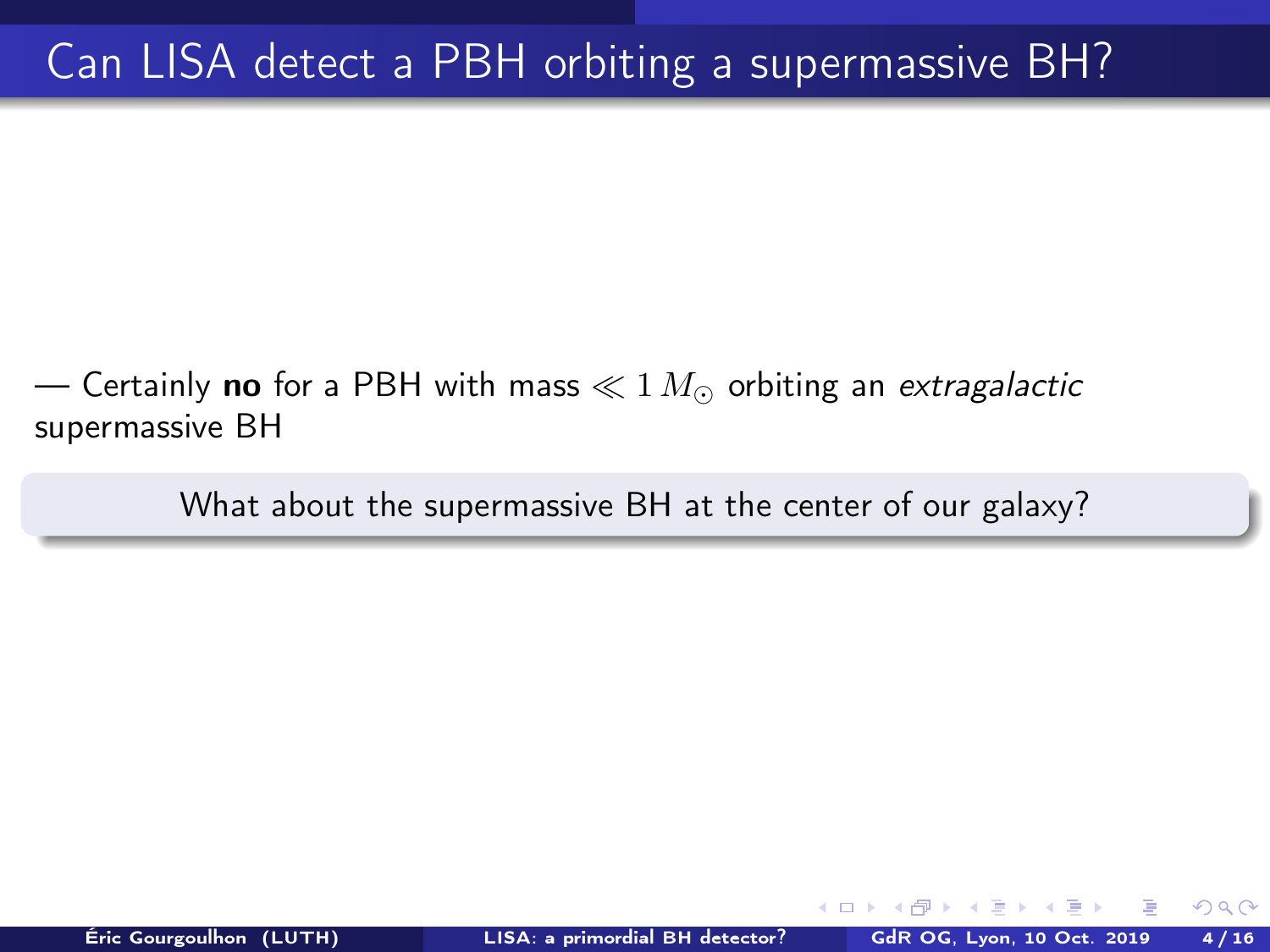### <span id="page-7-0"></span>The massive black hole at the Galactic center, Sgr A\*



• distance:  $d = 8.12$  kpc

mass:

$$
M = 4.10 \times 10^6 M_{\odot}
$$
  
= 20.2 s (c = G = 1)

 $= 6.06 \times 10^9$  m

$$
= 4.05 \times 10^{-2} \text{ au}
$$

$$
= 1.96 \times 10^{-7} \text{ pc}
$$

• spin  $J = aM$  unknown yet...

4 **ED** 

 $\leftarrow$  Orbit of star S2 around Sgr A\* S2: main-sequence B star orbital period:  $P = 16.05$  yr periastron (May 2018): •  $r_{\text{per}} = 120 \text{ au} = 3 \times 10^3 M$ 

• 
$$
v_{\text{per}} = 7650 \text{ km s}^{-1} = 0.025 c
$$

[\[GRAVITY team, A&A](https://doi.org/10.1051/0004-6361/201833718) 615, L15 (2018)]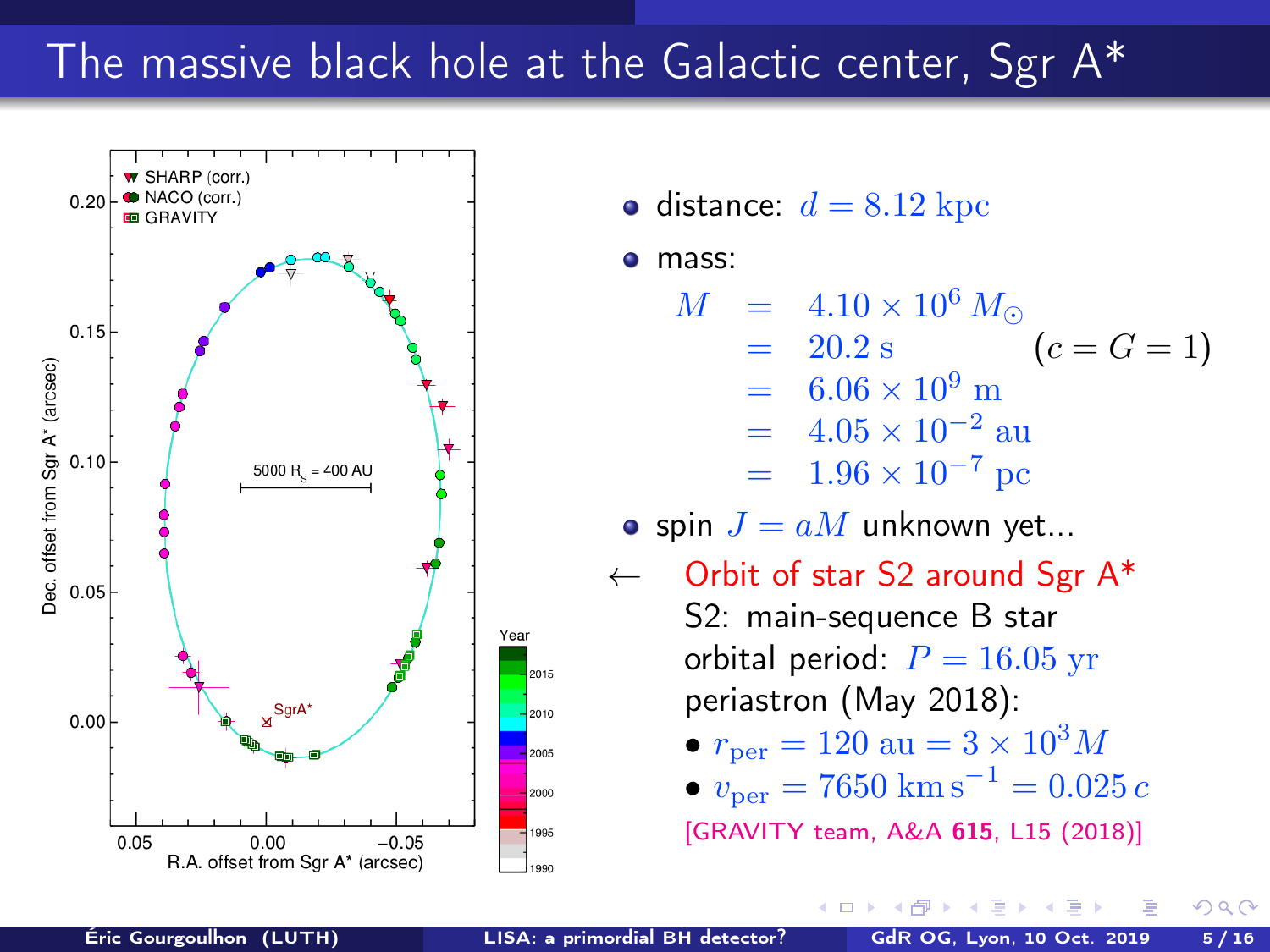## <span id="page-8-0"></span>GW frequencies from Sgr A\* close orbits are in LISA band



ISCO = Innermost Stable Circular Orbit:  $r_0 = 6M$   $(a = 0) \rightarrow r_0 = M$   $(a = M)$ ISCO for  $a = M$  $a = M$ :  $f_{m=2} = 7.9$  [m](#page-8-0)Hz  $\leftarrow$  coincides wit[h L](#page-7-0)I[SA](#page-9-0) ma[x.](#page-0-0) [sen](#page-24-0)[sit](#page-0-0)[ivi](#page-24-0)[ty!](#page-0-0)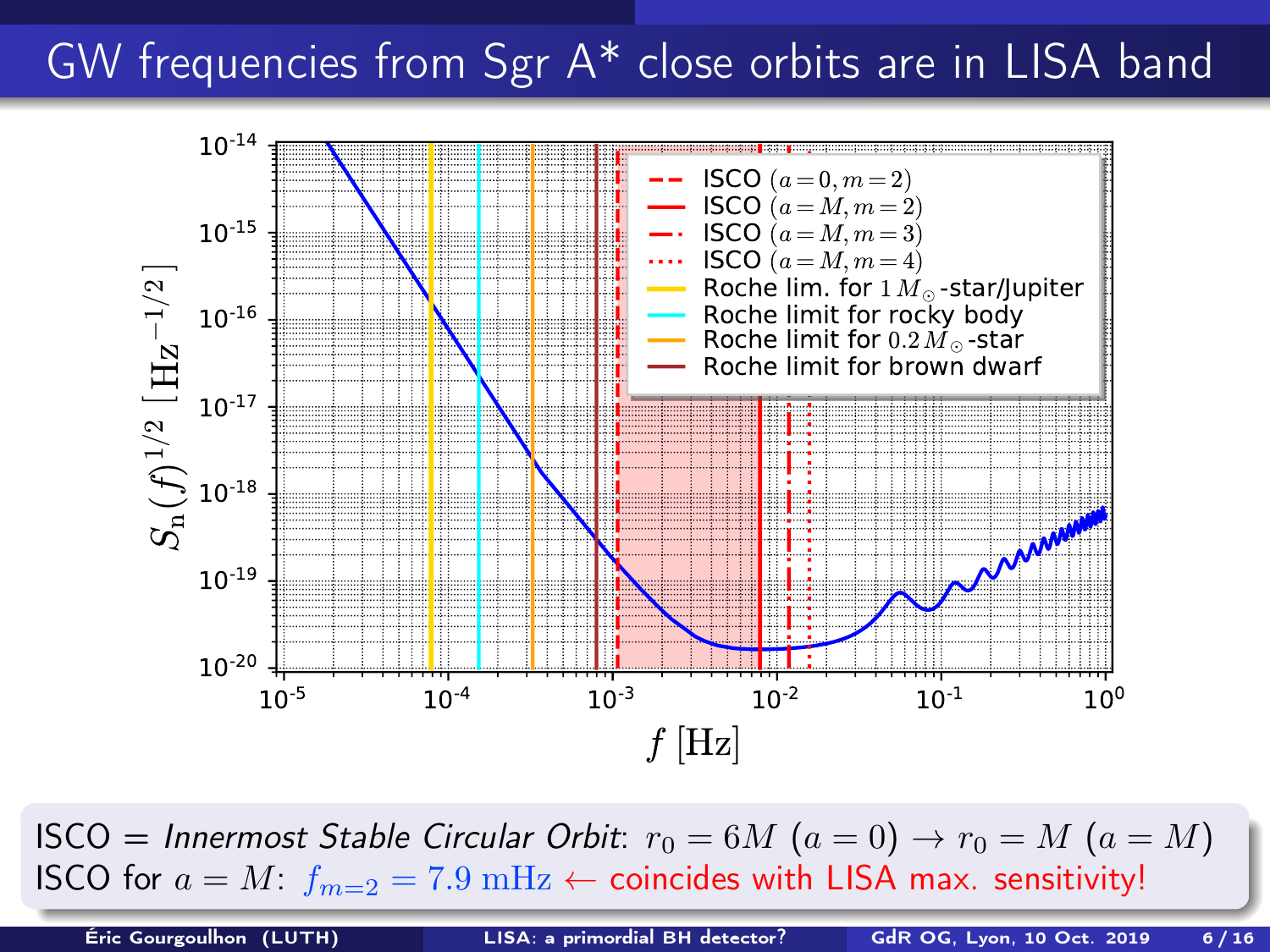<span id="page-9-0"></span>Starting from [Freitag, ApJ <sup>583</sup>[, L21 \(2003\)\]](https://doi.org/10.1086/367813), various studies about GWs from stars and compact objects orbiting Sgr A\* and their detectability by LISA. All studies have been performed in a Newtonian framework (quadrupole formula). Now, for orbits close to the ISCO, relativistic effects are expected to be important.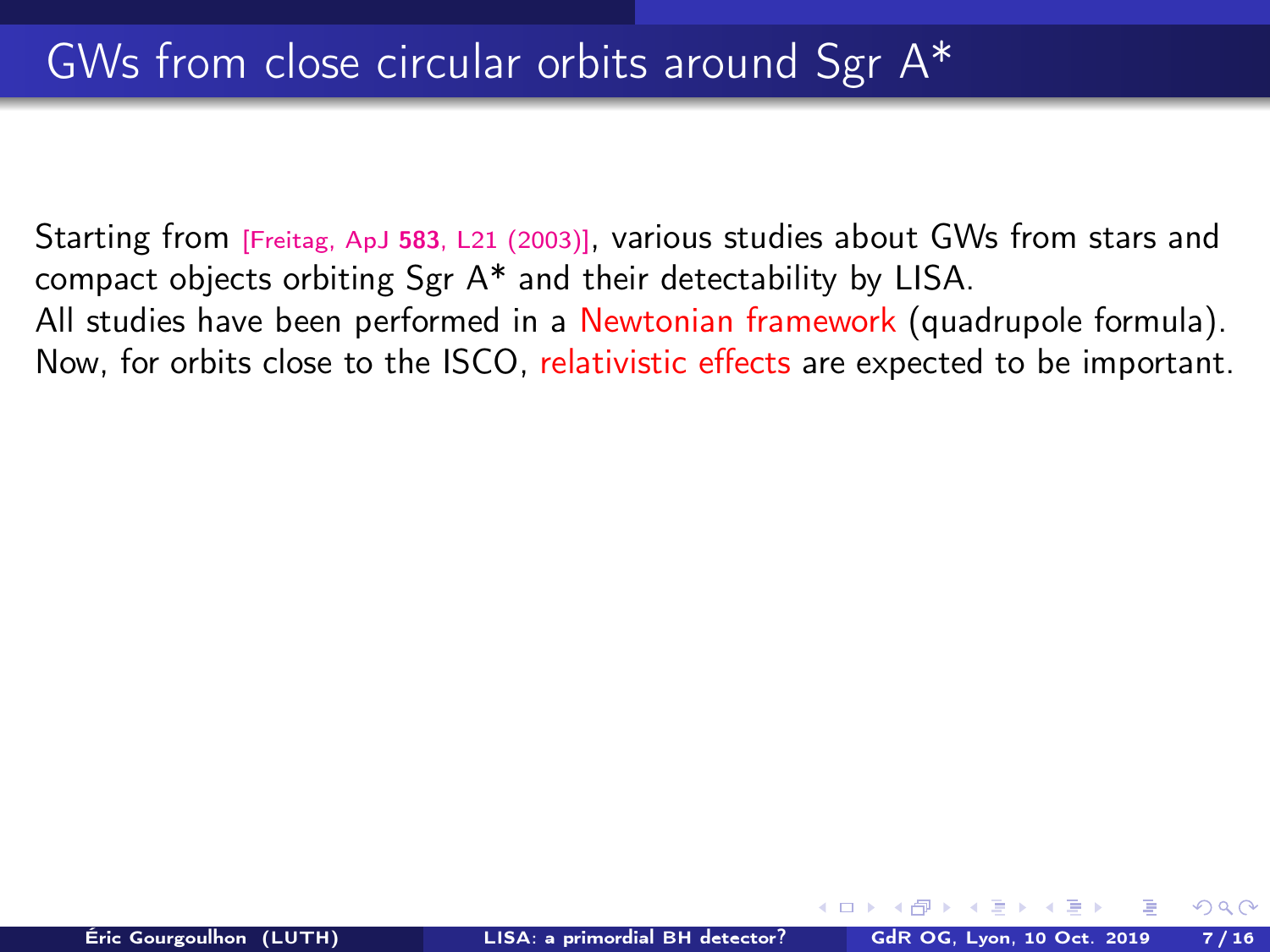Starting from [Freitag, ApJ <sup>583</sup>[, L21 \(2003\)\]](https://doi.org/10.1086/367813), various studies about GWs from stars and compact objects orbiting Sgr A\* and their detectability by LISA. All studies have been performed in a Newtonian framework (quadrupole formula). Now, for orbits close to the ISCO, relativistic effects are expected to be important.

Our study [\[Gourgoulhon, Le Tiec, Vincent & Warburton, A&A](https://doi.org/10.1051/0004-6361/201935406) <sup>627</sup>, A92 (2019)]

#### Fully relativistic framework:

- Sgr A\* modeled as a Kerr BH and GWs computed via the theory of perturbations of Kerr metric
- tidal effects via the theory of Roche potential in Kerr metric developed by Dai & Blandford (2013) [\[MNRAS](https://doi.org/10.1093/mnras/stt1209) <sup>434</sup>, 2948]

Current limitation: circular equatorial orbits

 $\left\{ \begin{array}{ccc} 1 & 0 & 0 \\ 0 & 1 & 0 \end{array} \right.$  ,  $\left\{ \begin{array}{ccc} \frac{1}{2} & 0 & 0 \\ 0 & 0 & 0 \end{array} \right.$ 

 $QQ$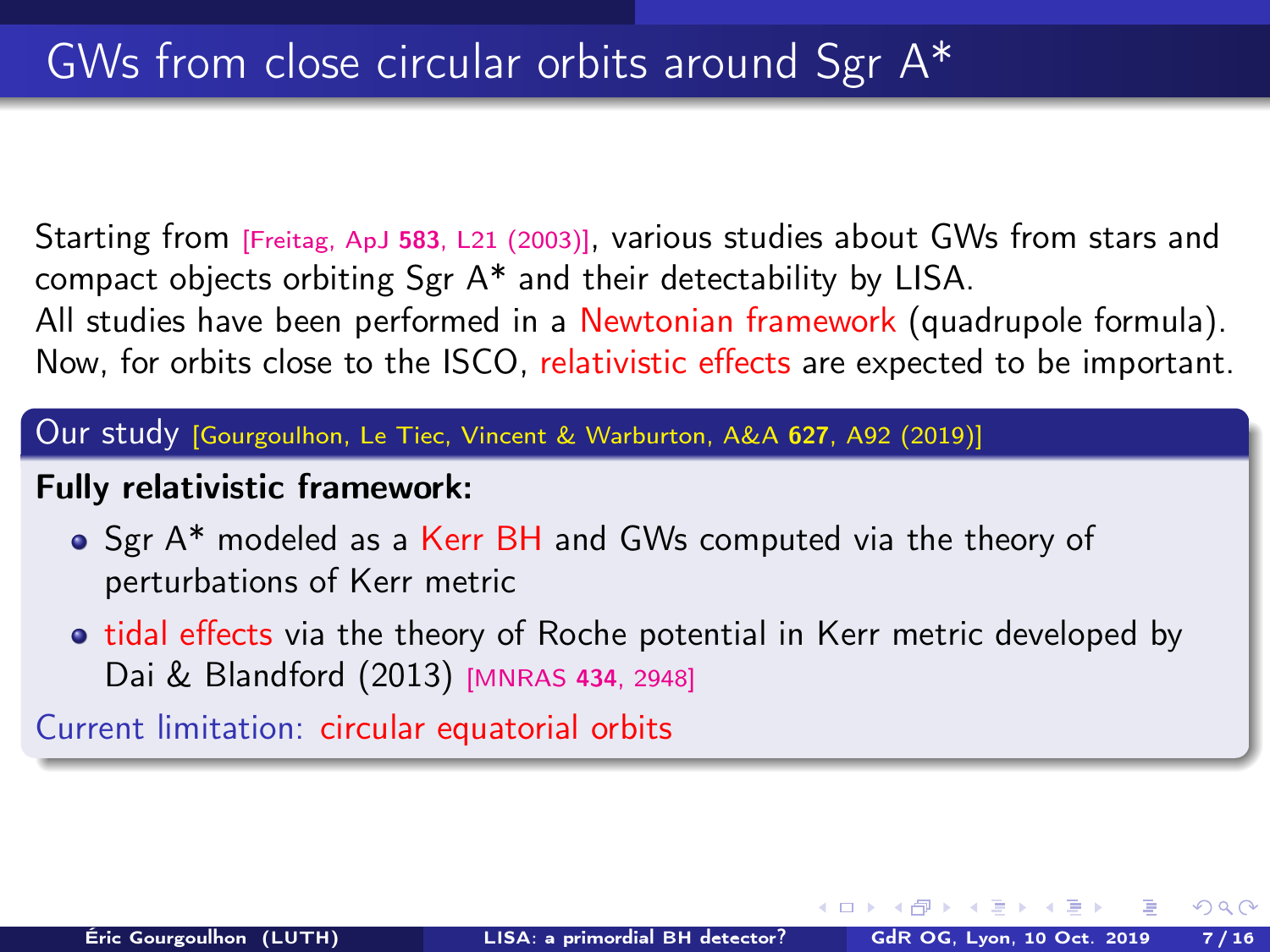#### <span id="page-11-0"></span>Detweiler (1978)

$$
h_+ - \mathrm{i}h_\times = \frac{2\mu}{r} \sum_{\ell=2}^{\infty} \sum_{\substack{m=-\ell \\ m\neq 0}}^{\ell} \frac{Z_{\ell m}^{\infty}(r_0)}{(m\omega_0)^2} - 2S_{\ell m}^{am\omega_0}(\theta, \varphi) e^{-\mathrm{i}m(\omega_0(t-r_*)+\varphi_0)}
$$

 $\mu$ : mass of orbiting object;  $(t, r, \theta, \varphi)$ : Boyer-Lindquist coordinates of the observer  ${}_{-2}S_{\ell m}^{am\omega_{0}}(\theta,\varphi)$ : spheroidal harmonics of spin weight  $-2$ 

 $\Omega$ 

メロト メ何 トメミト メミト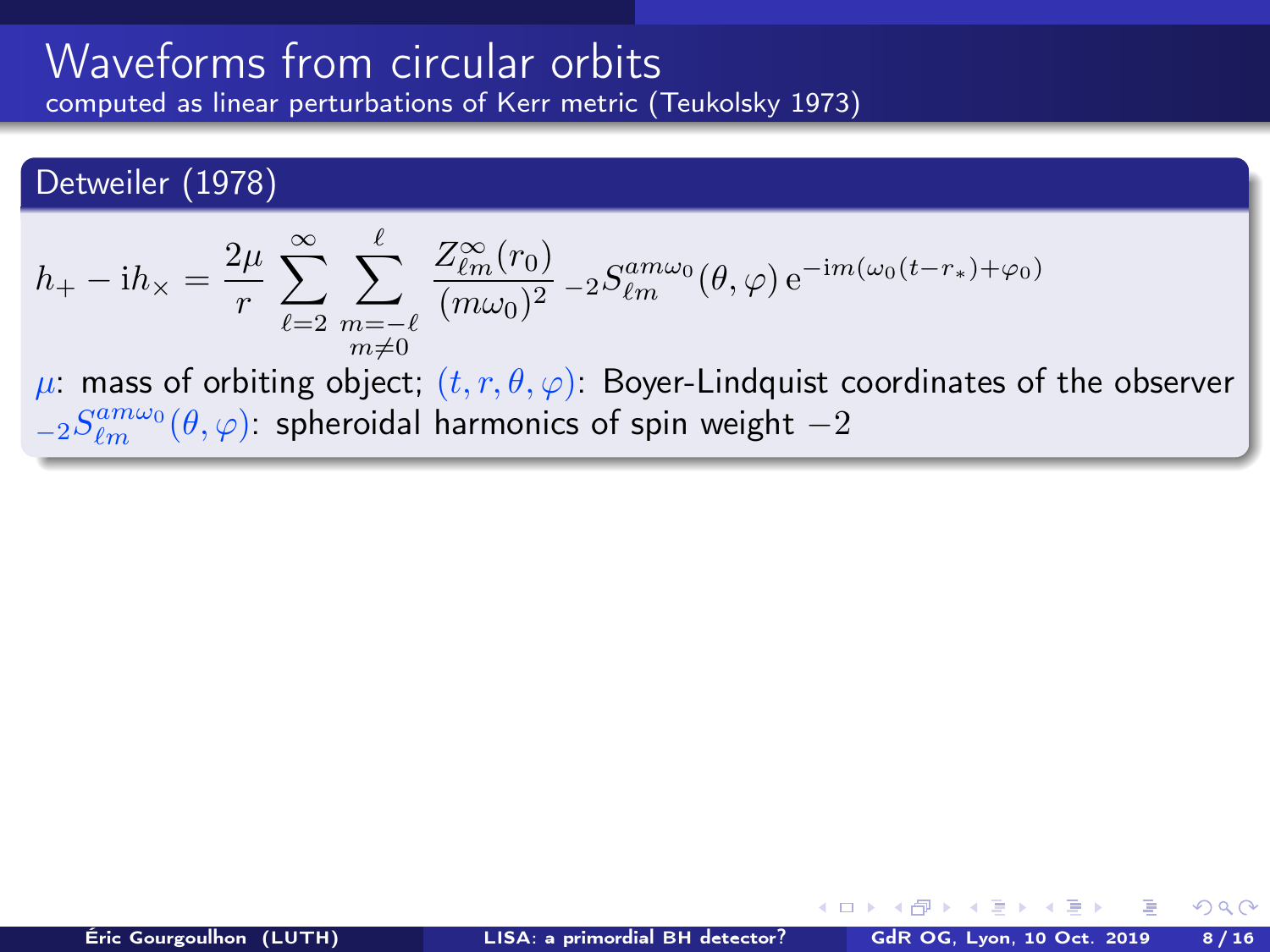<span id="page-12-0"></span>Detweiler (1978)

$$
h_+ - \mathrm{i}h_\times = \frac{2\mu}{r} \sum_{\ell=2}^\infty \sum_{\substack{m=-\ell\\m\neq 0}}^\ell \frac{Z_{\ell m}^\infty(r_0)}{(m\omega_0)^2} - 2S_{\ell m}^{am\omega_0}(\theta,\varphi) e^{-\mathrm{i}m(\omega_0(t-r_*)+\varphi_0)}
$$

 $\mu$ : mass of orbiting object;  $(t, r, \theta, \varphi)$ : Boyer-Lindquist coordinates of the observer  ${}_{-2}S_{\ell m}^{am\omega_{0}}(\theta,\varphi)$ : spheroidal harmonics of spin weight  $-2$ 

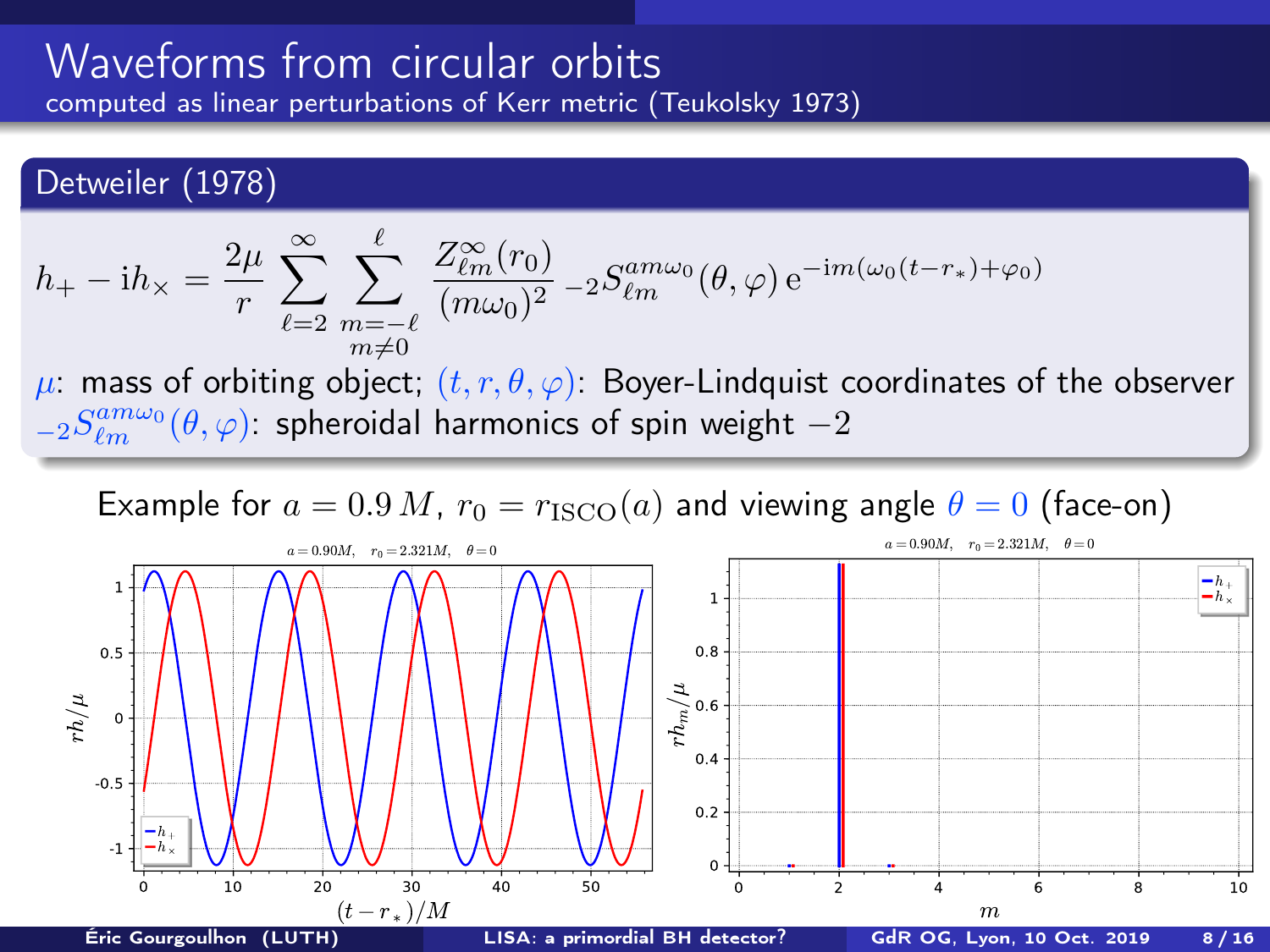Detweiler (1978)

$$
h_+ - \mathrm{i}h_\times = \frac{2\mu}{r} \sum_{\ell=2}^\infty \sum_{\substack{m=-\ell\\m\neq 0}}^\ell \frac{Z_{\ell m}^\infty(r_0)}{(m\omega_0)^2} - 2S_{\ell m}^{am\omega_0}(\theta,\varphi) e^{-\mathrm{i}m(\omega_0(t-r_*)+\varphi_0)}
$$

 $\mu$ : mass of orbiting object;  $(t, r, \theta, \varphi)$ : Boyer-Lindquist coordinates of the observer  ${}_{-2}S_{\ell m}^{am\omega_{0}}(\theta,\varphi)$ : spheroidal harmonics of spin weight  $-2$ 

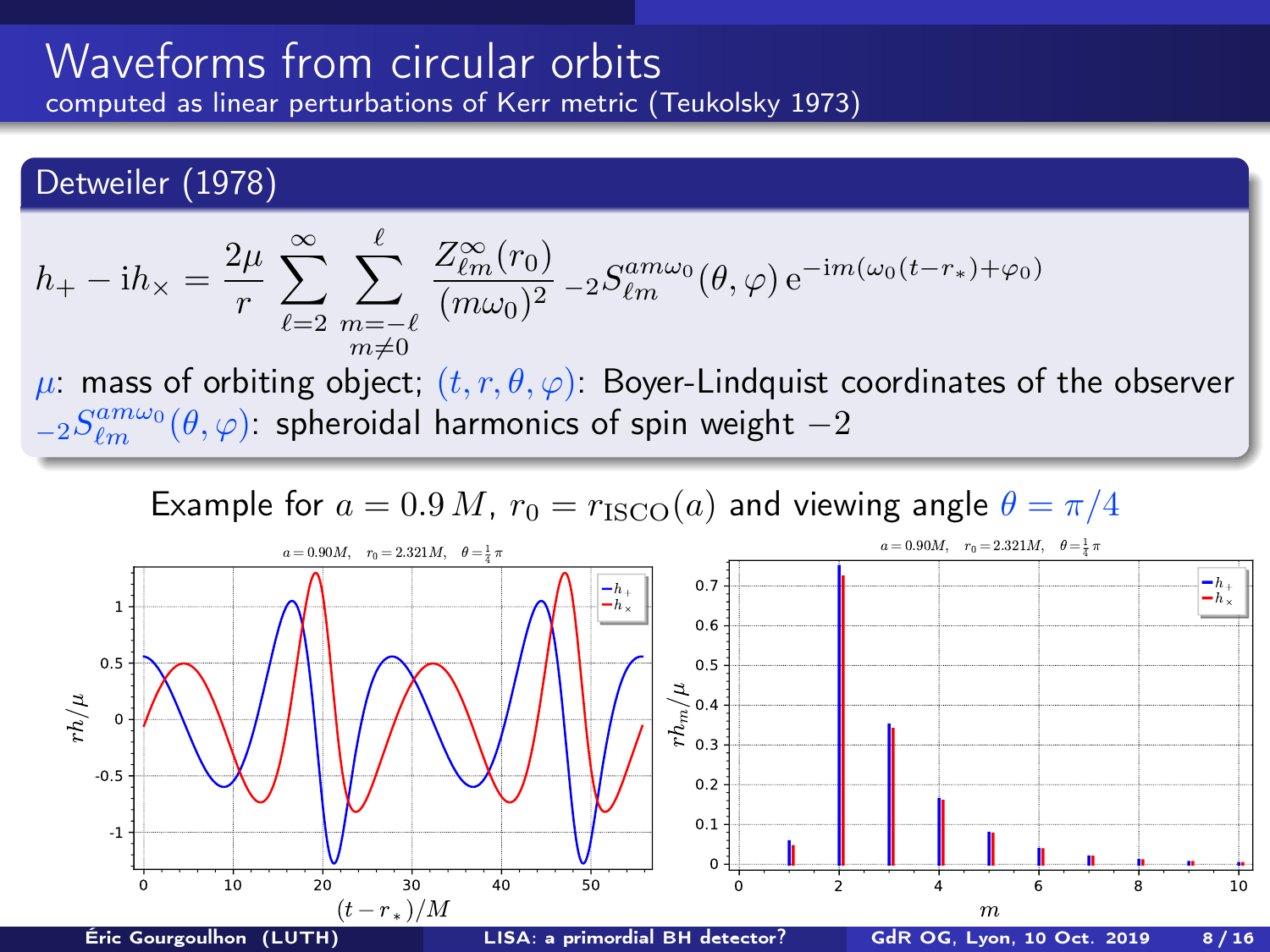<span id="page-14-0"></span>Detweiler (1978)

$$
h_+ - \mathrm{i}h_\times = \frac{2\mu}{r} \sum_{\ell=2}^\infty \sum_{\substack{m=-\ell\\m\neq 0}}^\ell \frac{Z_{\ell m}^\infty(r_0)}{(m\omega_0)^2} - 2S_{\ell m}^{am\omega_0}(\theta,\varphi) e^{-\mathrm{i}m(\omega_0(t-r_*)+\varphi_0)}
$$

 $\mu$ : mass of orbiting object;  $(t, r, \theta, \varphi)$ : Boyer-Lindquist coordinates of the observer  ${}_{-2}S_{\ell m}^{am\omega_{0}}(\theta,\varphi)$ : spheroidal harmonics of spin weight  $-2$ 

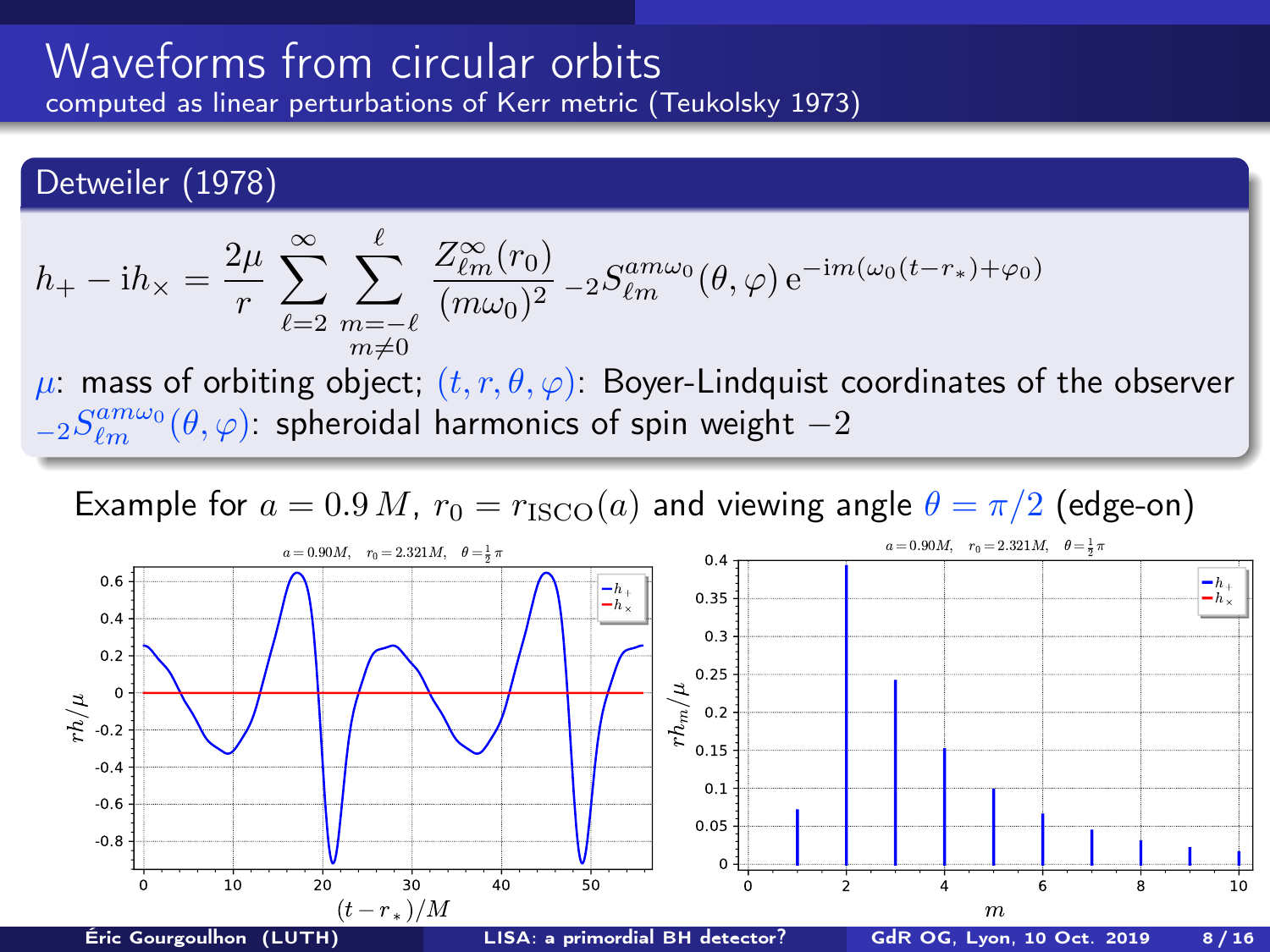<span id="page-15-0"></span>All computations (GW waveforms, SNR in LISA, energy fluxes, inspiralling time, etc.) have been implemented as a Python package for the open-source mathematics software system SageMath:

[kerrgeodesic\\_gw](https://pypi.org/project/kerrgeodesic-gw/)

kerrgeodesic\_gw is

entirely open-source:

[https:](https://github.com/BlackHolePerturbationToolkit/kerrgeodesic_gw)

[//github.com/BlackHolePerturbationToolkit/kerrgeodesic\\_gw](https://github.com/BlackHolePerturbationToolkit/kerrgeodesic_gw)

- $\bullet$  is distributed via PyPi (Python Package Index): <https://pypi.org/project/kerrgeodesic-gw/>
- is part of the Black Hole Perturbation Toolkit: <http://bhptoolkit.org/>

 $\Omega$ 

 $\leftarrow$   $\leftarrow$   $\leftarrow$   $\leftarrow$   $\leftarrow$   $\leftarrow$   $\leftarrow$   $\leftarrow$   $\leftarrow$   $\leftarrow$   $\leftarrow$   $\leftarrow$   $\leftarrow$   $\leftarrow$   $\leftarrow$   $\leftarrow$   $\leftarrow$   $\leftarrow$   $\leftarrow$   $\leftarrow$   $\leftarrow$   $\leftarrow$   $\leftarrow$   $\leftarrow$   $\leftarrow$   $\leftarrow$   $\leftarrow$   $\leftarrow$   $\leftarrow$   $\leftarrow$   $\leftarrow$   $\leftarrow$   $\leftarrow$   $\leftarrow$   $\leftarrow$   $\leftarrow$   $\leftarrow$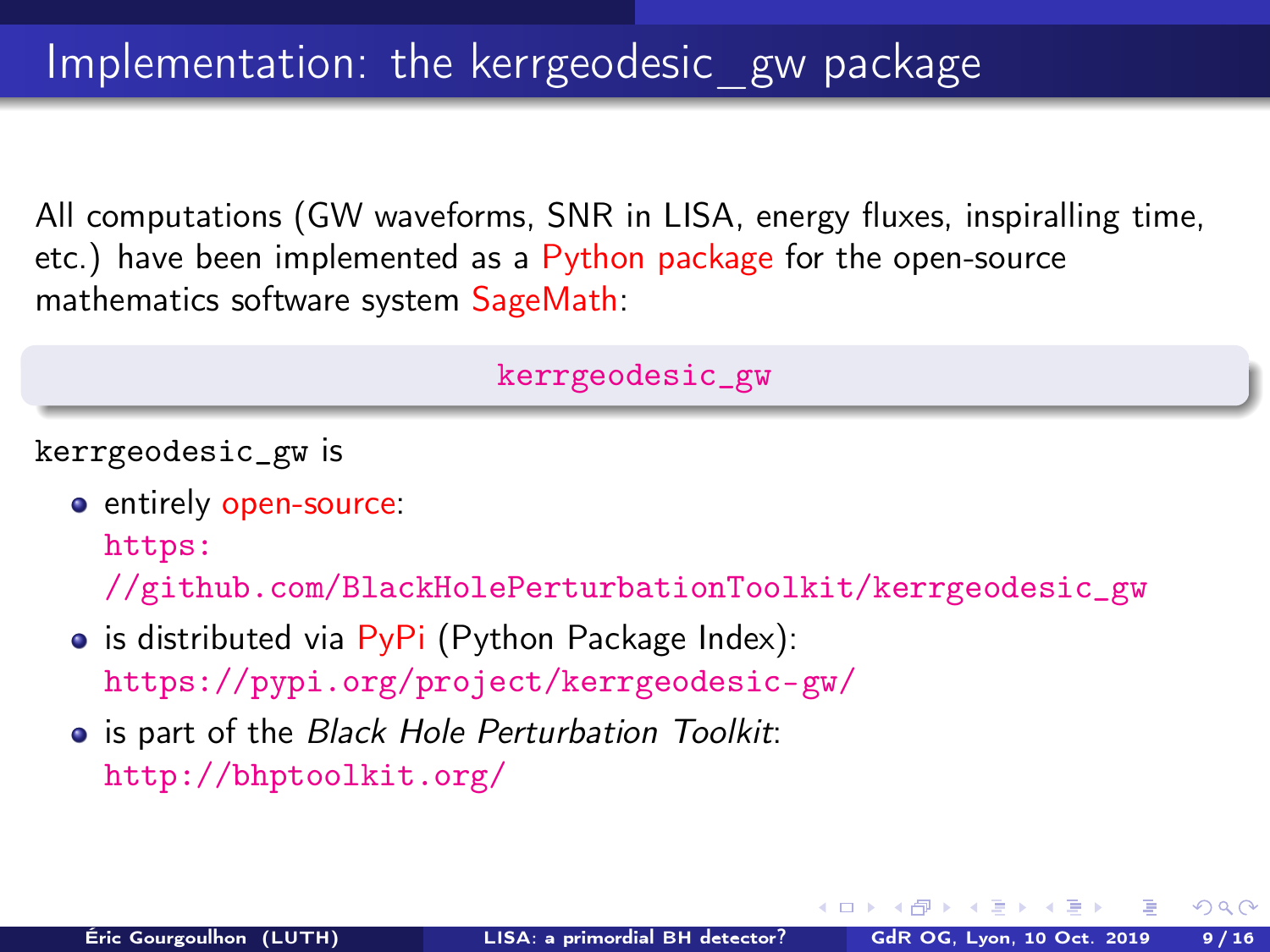#### Minimal detectable mass by LISA as a function of the radius  $r_0$  of the circular orbit

Detection criteria: SNR > 10 Observation time:  $T = 1$  yr

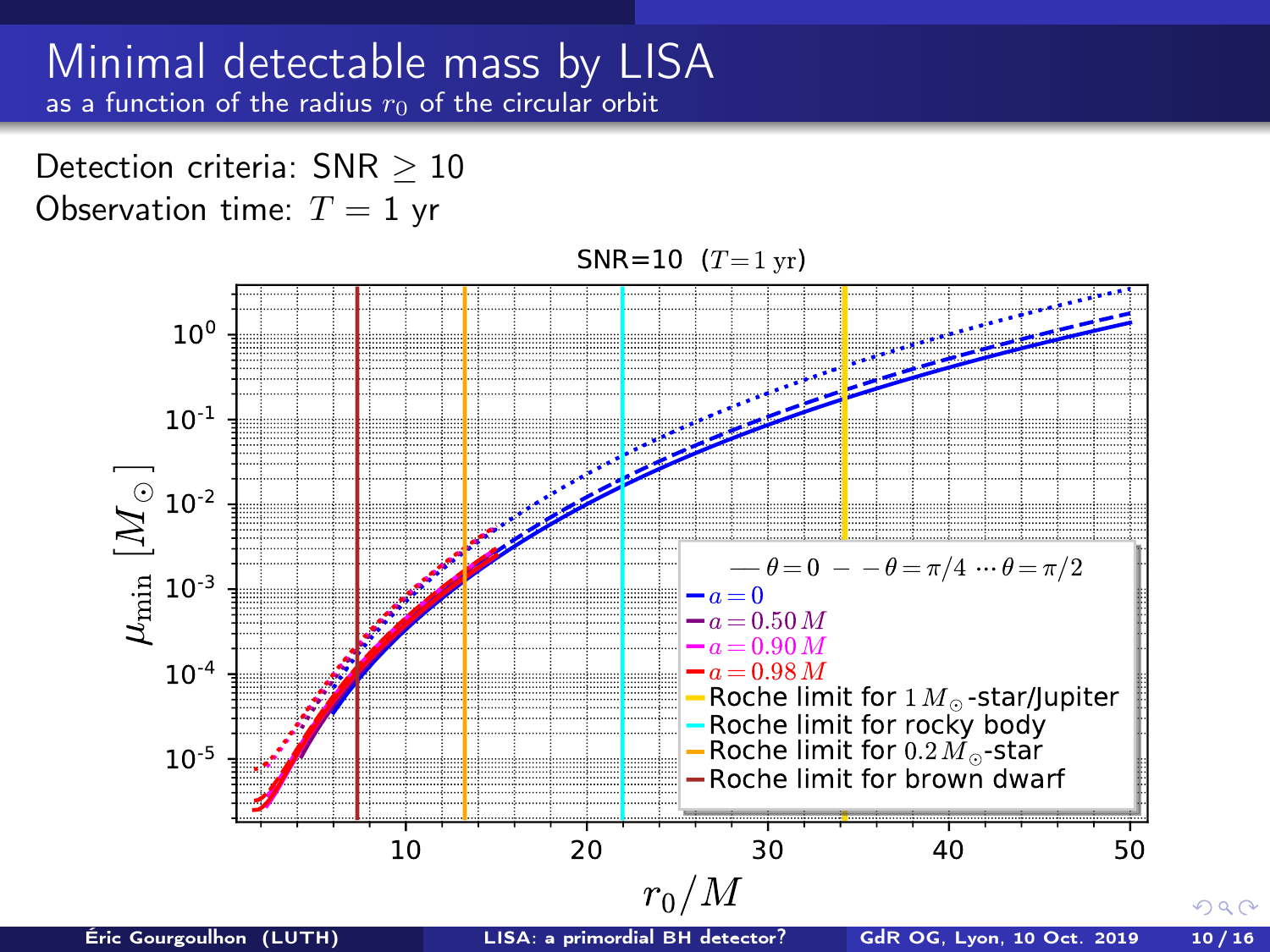### Maximum orbital radius for LISA detection

Maximum orbital radius  $r_{0,\text{max}}$  for a SNR = 10 detection by LISA in 1 yr of data, as a function of the mass  $\mu$  of the object orbiting Sgr A\*:

SNR=10  $(T=1 \text{ yr})$ 

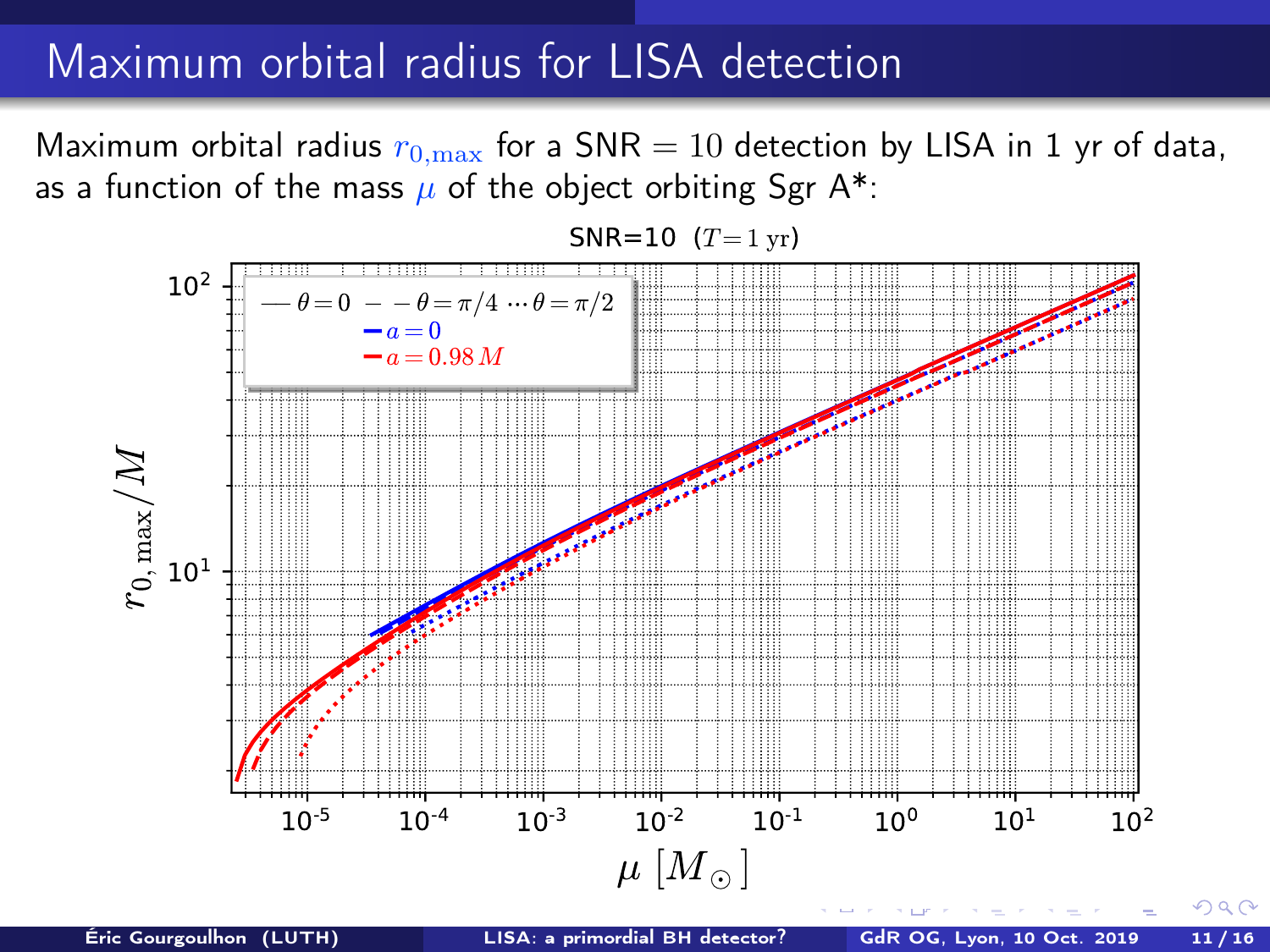## Detection probability governed by the life time of orbits

gravitational radiation reaction  $\implies$  slow inspiral motion  $T_{\text{life}}(r_0)$ : time for a compact object to reach the ISCO starting from circular orbit of radius  $r_0$ 

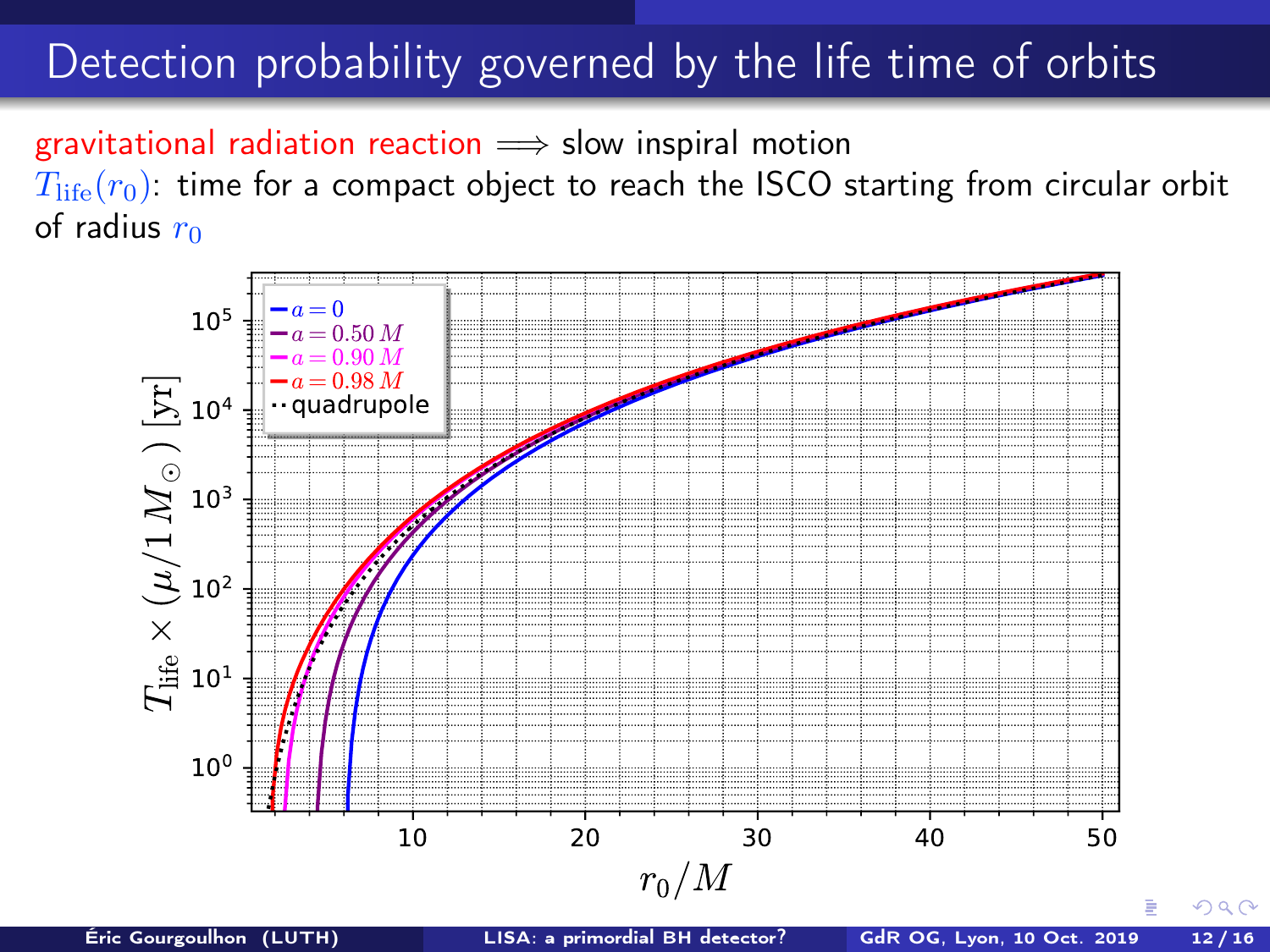Inspiral time from orbit  $r_0$  to orbit  $r_1$  due to reaction to gravitational radiation:

$$
T_{\rm ins}(r_0,r_1) = \frac{M^2}{2\mu} \int_{r_1/M}^{r_0/M} \frac{1 - 6/x + 8\bar{a}/x^{3/2} - 3\bar{a}^2/x^2}{\left(1 - 3/x + 2\bar{a}/x^{3/2}\right)^{3/2}} \frac{\mathrm{d}x}{x^2(\tilde{L}_{\infty}(x) + \tilde{L}_{\rm H}(x))}
$$

where  $\tilde L_{\infty,\mathrm{H}}(x):=(M/\mu)^2 L_{\infty,\mathrm{H}}(xM)$  and  $L_\infty$  (resp.  $L_\mathrm{H}$ ) is the total GW power emitted at infinity (resp. through the BH event horizon) by a particle of mass  $\mu$  orbiting at  $r = xM$ 

#### Compact object

$$
T_{\text{in-band}} = T_{\text{ins}}(r_{0,\text{max}}, r_{\text{ISCO}}) = T_{\text{life}}(r_{0,\text{max}})
$$

#### Main-sequence stars and brown dwarfs

$$
T_{\rm in-band} \geq T_{\rm in-band}^{\rm ins} = T_{\rm ins}(r_{0,{\rm max}},r_{\rm Roche})
$$

 $\Omega$ 

メロト メ何 トメミト メミト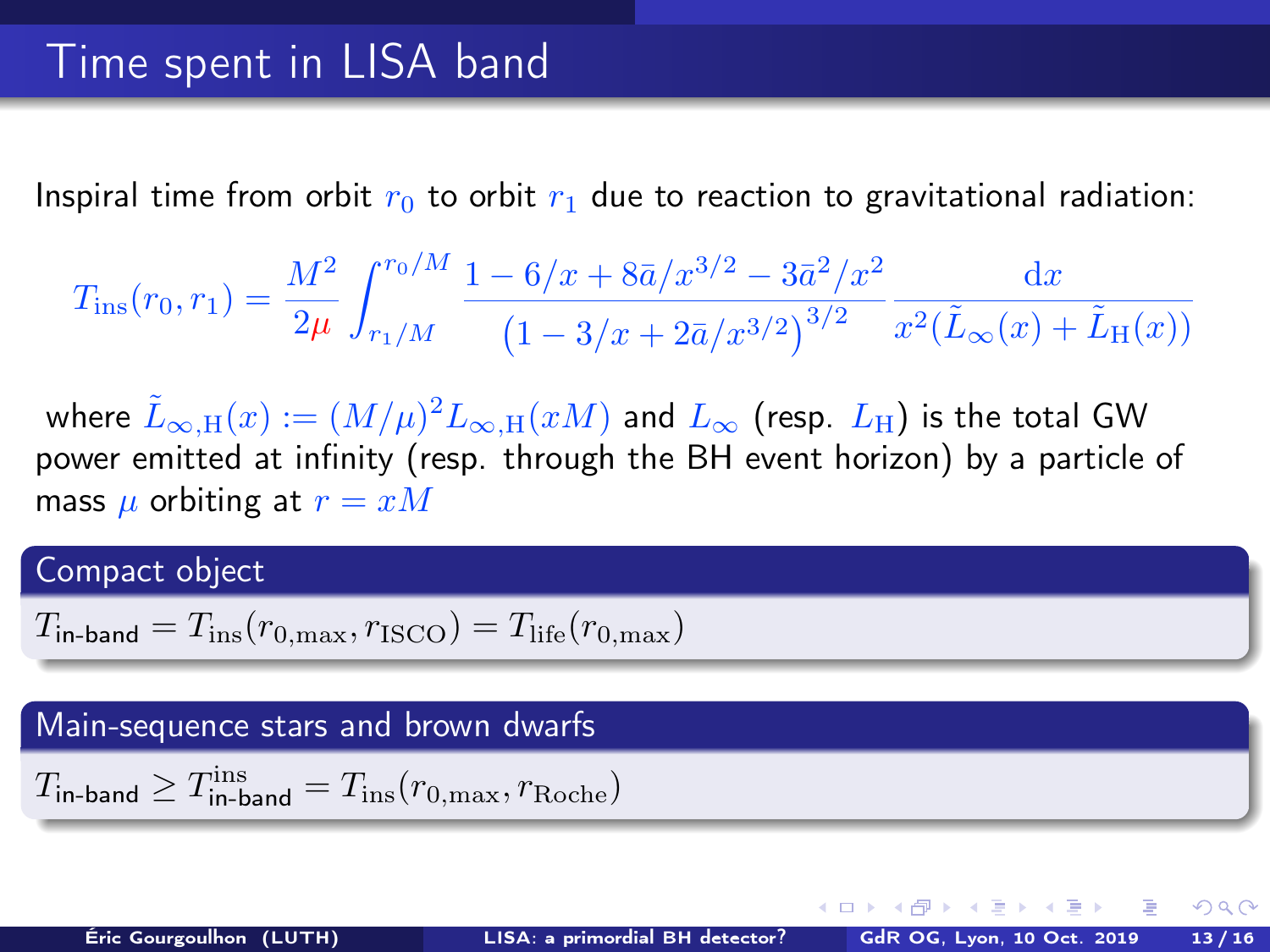### Time in LISA band for an inspiralling compact object as a function of the compact object mass  $\mu$



[\[Gourgoulhon, Le Tiec, Vincent & Warburton, A&A](https://doi.org/10.1051/0004-6361/201935406) 627, A92 (2019)]

Éric Gourgoulhon (LUTH) [LISA: a primordial BH detector?](#page-0-0) GdR OG, Lyon, 10 Oct. 2019 14 / 16

4 0 8 4

 $2990$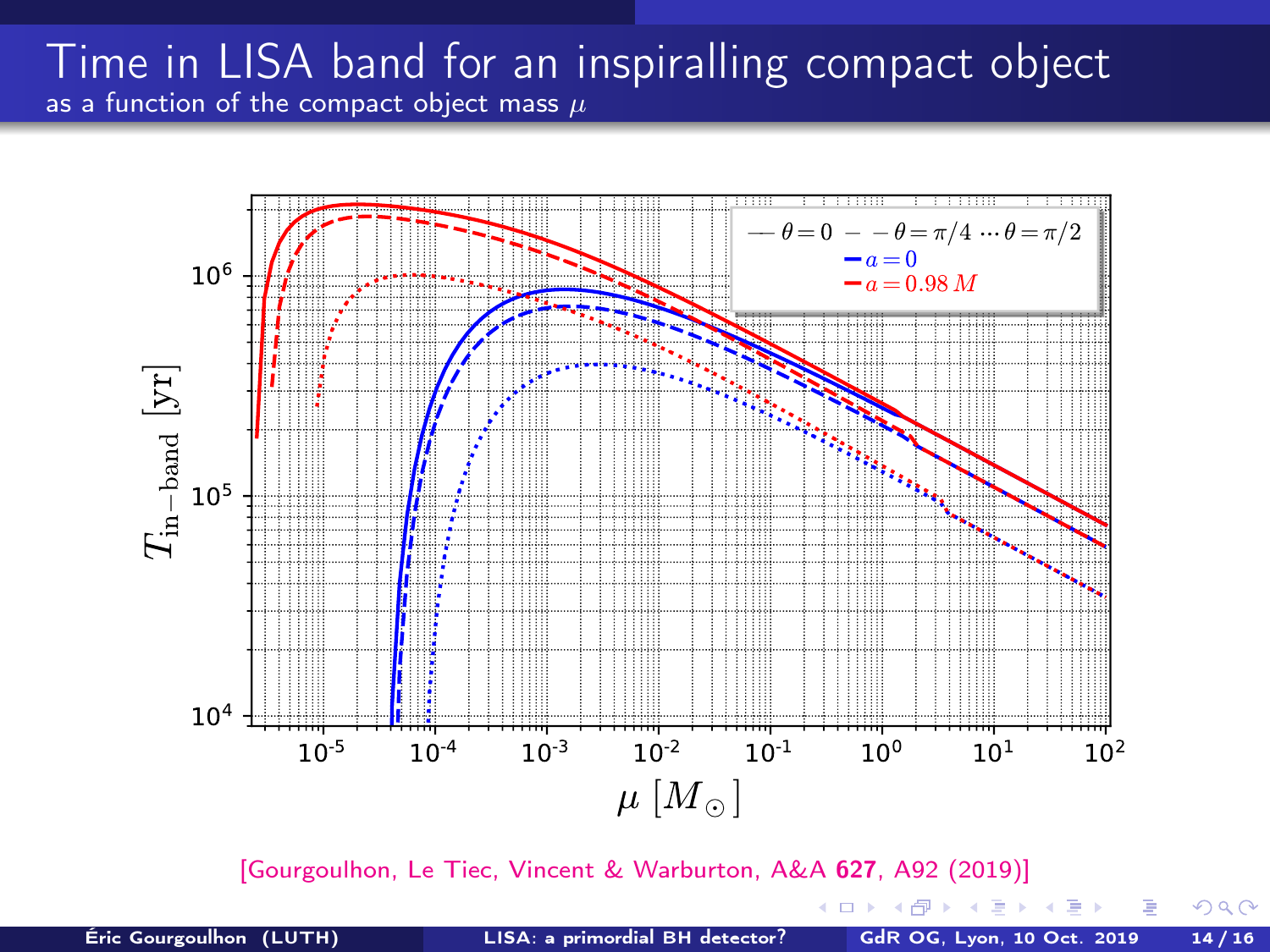For face-on orbits  $(\theta = 0)$ :

• if Sgr A\* is a slow rotator, primordial BHs with  $2 \times 10^{-4} M_{\odot} \le \mu \le 0.1 M_{\odot}$ spend more than  $5\times10^5~\mathrm{yr}$  in LISA band with  $\mathrm{SNR}_{1\,\mathrm{yr}}\geq10$ 

 $\Omega$ 

4日 ト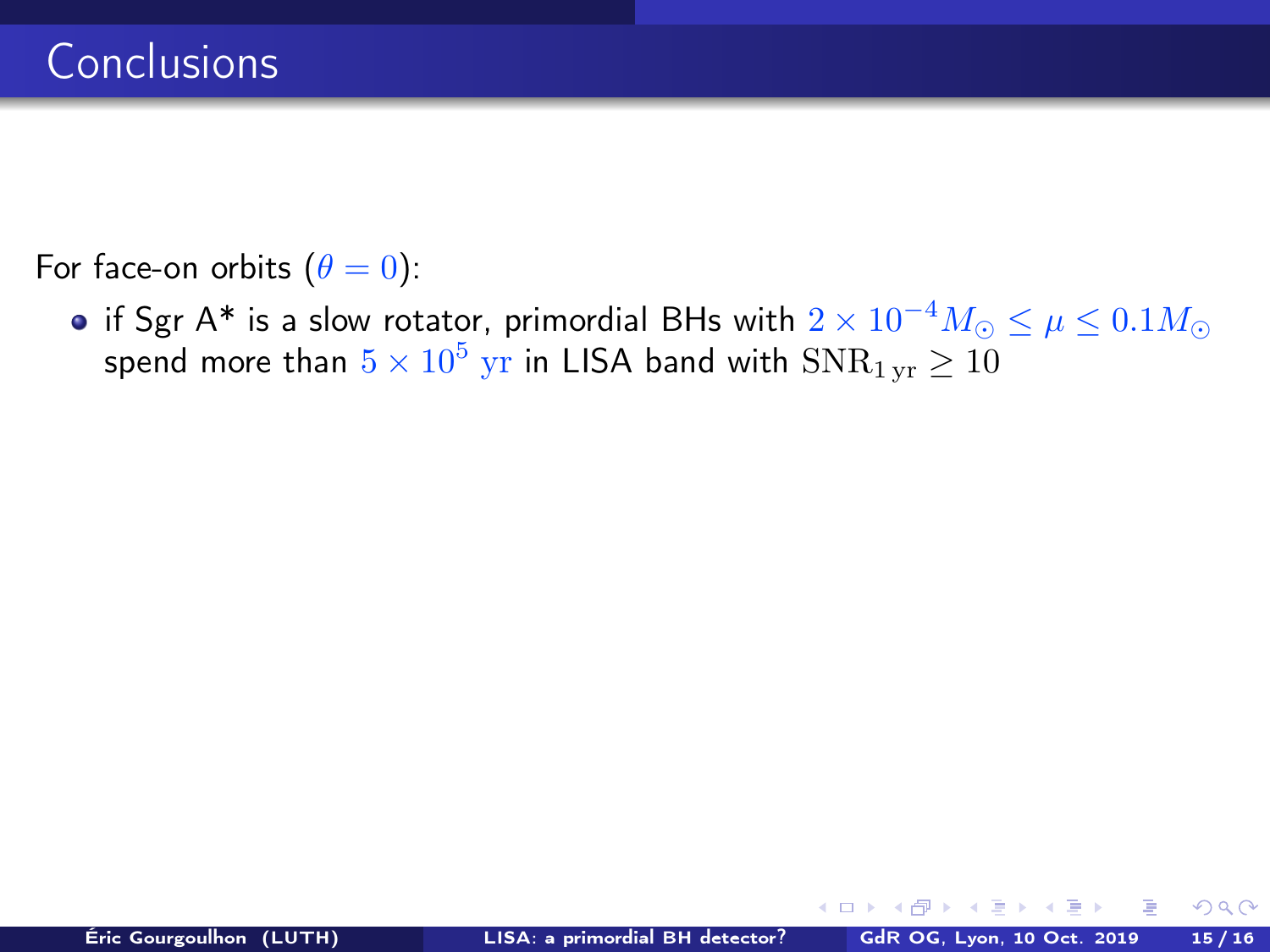For face-on orbits  $(\theta = 0)$ :

- if Sgr A\* is a slow rotator, primordial BHs with  $2 \times 10^{-4} M_{\odot} \le \mu \le 0.1 M_{\odot}$ spend more than  $5\times10^5~\mathrm{yr}$  in LISA band with  $\mathrm{SNR}_{1\,\mathrm{yr}}\geq10$
- if Sgr A\* is a fast rotator ( $a \sim 0.9M$ ), primordial BHs with  $3 \times 10^{-6} M_{\odot} \leq \mu \leq 5 \times 10^{-3} M_{\odot} \quad \Longleftrightarrow \quad 1 M_{\oplus} \leq \mu \leq 5 M_{\rm Jup}$ (∼ the OGLE range!)

spend more than  $10^6~{\rm yr}$  in LISA band with  ${\rm SNR}_{\rm 1\,yr} \geq 10^6$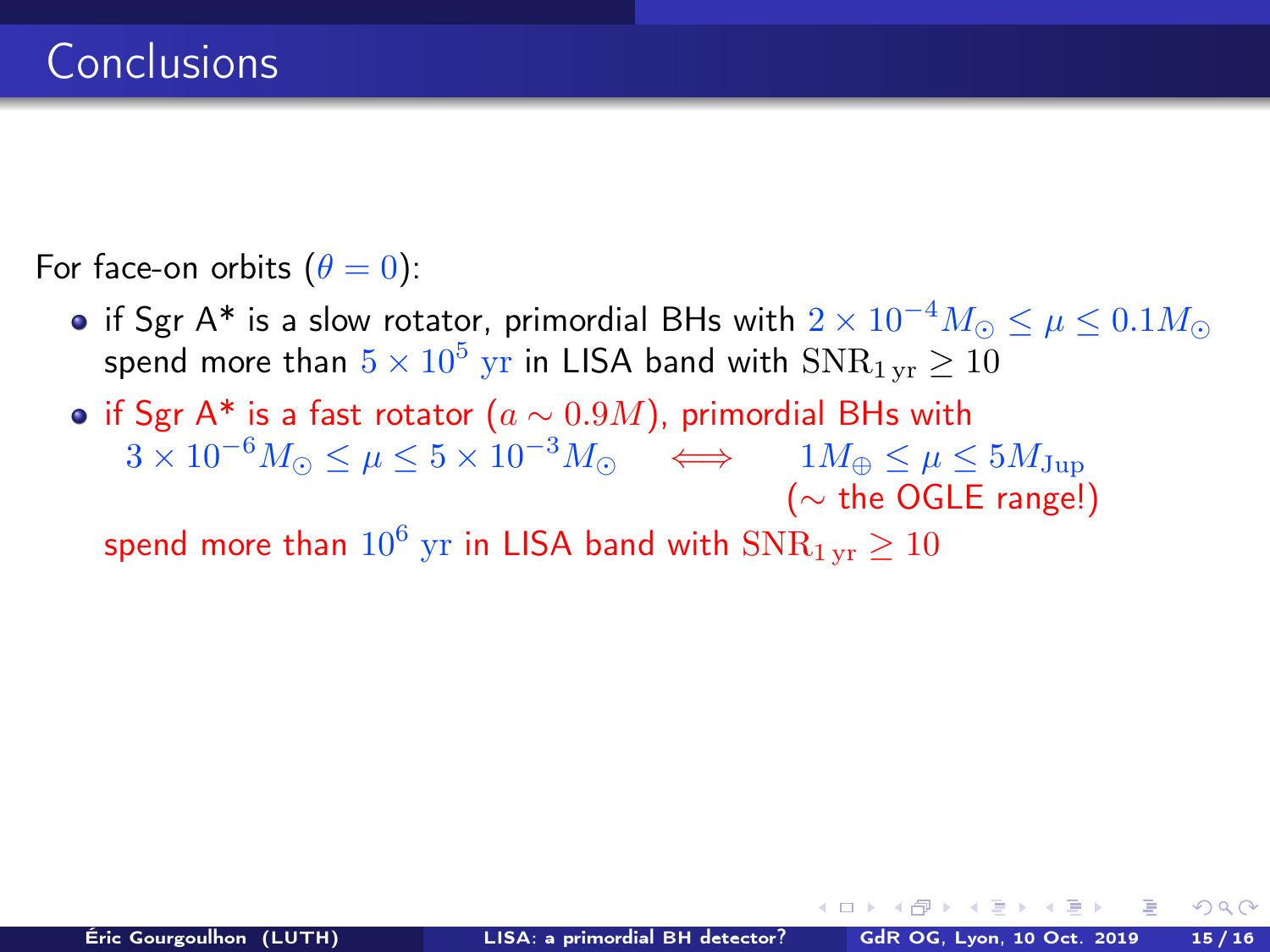For face-on orbits  $(\theta = 0)$ :

- if Sgr A\* is a slow rotator, primordial BHs with  $2 \times 10^{-4} M_{\odot} \le \mu \le 0.1 M_{\odot}$ spend more than  $5\times10^5~\mathrm{yr}$  in LISA band with  $\mathrm{SNR}_{1\,\mathrm{yr}}\geq10$
- if Sgr A\* is a fast rotator ( $a \sim 0.9M$ ), primordial BHs with  $3 \times 10^{-6} M_{\odot} \leq \mu \leq 5 \times 10^{-3} M_{\odot} \quad \Longleftrightarrow \quad 1 M_{\oplus} \leq \mu \leq 5 M_{\rm Jup}$ (∼ the OGLE range!)

spend more than  $10^6~{\rm yr}$  in LISA band with  ${\rm SNR}_{\rm 1\,yr} \geq 10^6$ 

If the capture rate of such primordial BHs by Sgr A\* is higher than  $10^{-6}~{\rm yr}^{-1}$ , then the probability of detection by LISA is  $\sim$  1.